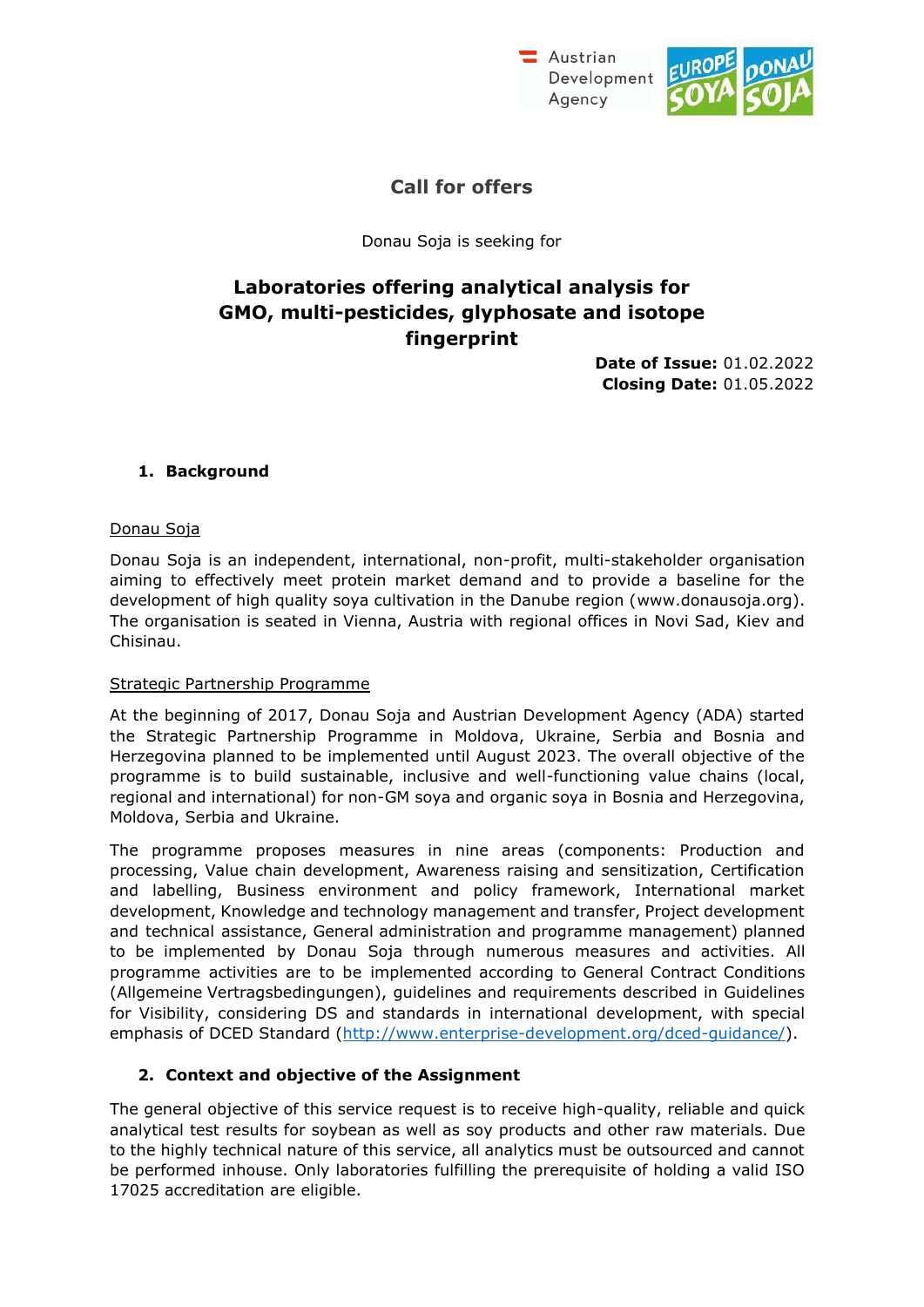The results of these analytical services will support soya producers, processors and exporters in Ukraine to obtain reliable analytical test results for their products, allowing them to have better sales chances in their markets. The samples and results taken during integrity Programme and the subsequent analysis help secure the entire quality assurance system of Donau Soja and Europe Soya standard.

### **3. The work of service provider**

The laboratory shall offer at least one or more of the following analytical tests for soya, soya products (as single components or as component in compound feed) and other food or feed (raw materials or compound products):

- **GMO** PCR analyses, qualitative and quantitative examination for soya beans, soya products (e.g. soya meal), soya in compound products (compound feed or processed food products) or other GMO´s (maize, rapeseed, …)
- **Multi pesticide** analysis (GC-MS/MS, LC-MS/MS ESI+, LC-MS/MS ESI-) with list of analyzed pesticides
- **Glyphosate, Diquate, AMPA, Chlormequat** (if not included in the multi pesticide analysis)
- **Multi-isotope fingerprint** on soya and soya products (e.g. soya meal) (δ13C, δ15N, δ34S, δ2H, δ18O)

#### **4. Expected outputs**

The outputs of the analytics must contain an analytical test report in English language according to ISO 17025 including the negative or positive test results of the analyzed product.

#### **5. Time schedule and organization**

The first analysis is expected to be required at the beginning of 2022, and after that at irregular intervals and numbers throughout the rest of the year. Duration: Open-ended, subject to organizational requirements, availability of funds and satisfactory performance.. For each sample sent by the Donau Soja Association, the laboratory will receive the sample bag and an order in written form including the analytical services that are to be examined.

#### **6. Reporting**

The analytical summary reports and the communication should be addressed to the person and the respective regional office (Vienna, Kiev, Novi Sad or Chisinau) which placed the order for analytical analysis.

The outputs in form of analytical reports will be considered as proof of service provider's work.

#### **7. The Requirements**

- The laboratories must be accredited according to DIN EN ISO/IEC 17025 (in its most recent version) for the respective analytical tests being offered. (Please add in your offer.)
- The analysis of the samples must be carried out entirely in the commissioned laboratory; subcontracting may be allowed by Donau Soja Association, if the laboratory applies in written form beforehand with the name of the sub-contracted laboratory, the analytical scope and the relevant accreditation certificate according to DIN EN ISO/IEC 17025. (Please add in your offer.)